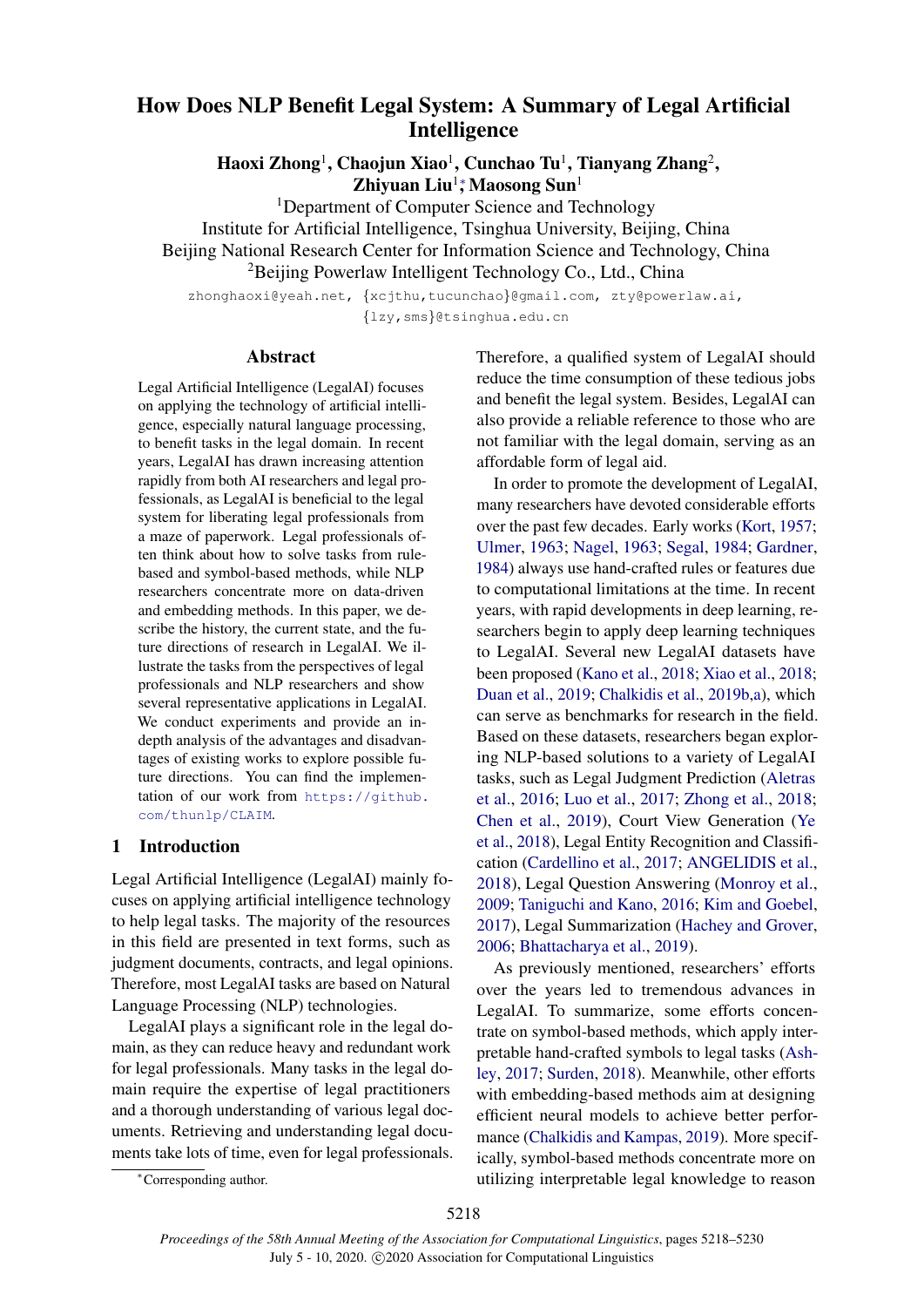

Figure 1: An overview of tasks in LegalAI.

between symbols in legal documents, like events and relationships. Meanwhile, embedding-based methods try to learn latent features for prediction from large-scale data. The differences between these two methods have caused some problems in existing works of LegalAI. Interpretable symbolic models are not effective, and embedding-methods with better performance usually cannot be interpreted, which may bring ethical issues to the legal system such as gender bias and racial discrimination. The shortcomings make it difficult to apply existing methods to real-world legal systems.

We summarize three primary challenges for both embedding-based and symbol-based methods in LegalAI: (1) Knowledge Modelling. Legal texts are well formalized, and there are many domain knowledge and concepts in LegalAI. How to utilize the legal knowledge is of great significance. (2) Legal Reasoning. Although most tasks in NLP require reasoning, the LegalAI tasks are somehow different, as legal reasoning must strictly follow the rules well-defined in law. Thus combining predefined rules and AI technology is essential to legal reasoning. Besides, complex case scenarios and complex legal provisions may require more sophisticated reasoning for analyzing. (3) Interpretability. Decisions made in LegalAI usually should be interpretable to be applied to the real legal system. Otherwise, fairness may risk being compromised. Interpretability is as important as performance in LegalAI.

cluded as follows: (1) We describe existing works from the perspectives of both NLP researchers and legal professionals. Moreover, we illustrate several embedding-based and symbol-based methods and explore the future direction of LegalAI. (2) We describe three typical applications, including judgment prediction, similar case matching, and legal question answering in detail to emphasize why these two kinds of methods are essential to LegalAI. (3) We conduct exhaustive experiments on multiple datasets to explore how to utilize NLP technology and legal knowledge to overcome the challenges in LegalAI. You can find the implemen-tation from github<sup>[1](#page-1-0)</sup>. (4) We summarize LegalAI datasets, which can be regarded as the benchmark for related tasks. The details of these datasets can be found from github<sup>[2](#page-1-1)</sup> with several legal papers worth reading.

## 2 Embedding-based Methods

First, we describe embedding-based methods in LegalAI, also named as representation learning. Embedding-based methods emphasize on representing legal facts and knowledge in embedding space, and they can utilize deep learning methods for corresponding tasks.

### 2.1 Character, Word, Concept Embeddings

Character and word embeddings play a significant role in NLP, as it can embed the discrete texts into

The main contributions of this work are con-

<span id="page-1-0"></span><sup>1</sup><https://github.com/thunlp/CLAIM>

<span id="page-1-1"></span><sup>2</sup><https://github.com/thunlp/LegalPapers>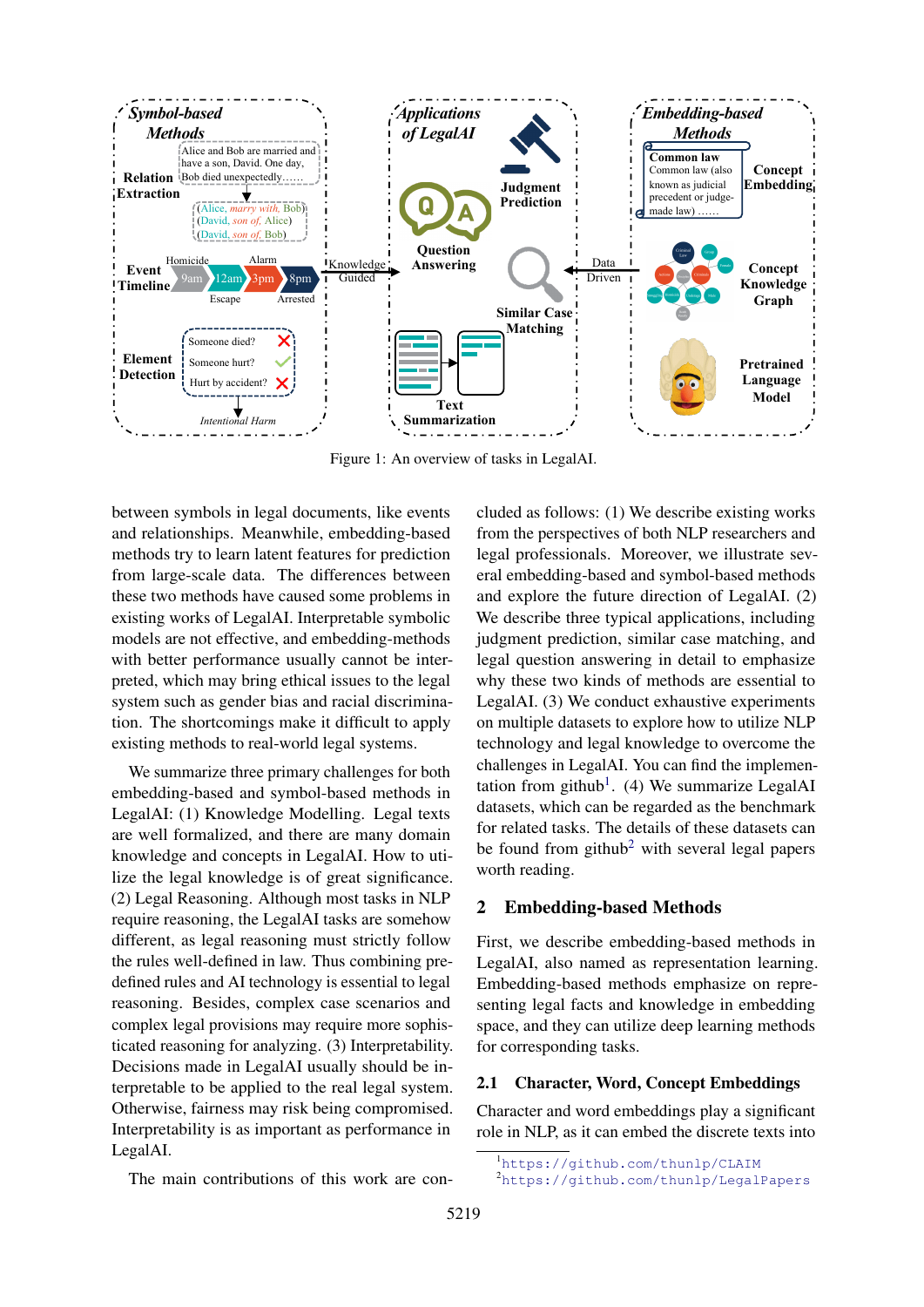continuous vector space. Many embedding methods have been proved effective [\(Mikolov et al.,](#page-10-4) [2013;](#page-10-4) [Joulin et al.,](#page-9-8) [2016;](#page-9-8) [Pennington et al.,](#page-11-5) [2014;](#page-11-5) [Peters et al.,](#page-11-6) [2018;](#page-11-6) [Yang et al.,](#page-12-4) [2014;](#page-12-4) [Bordes et al.,](#page-8-4) [2013;](#page-8-4) [Lin et al.,](#page-10-5) [2015\)](#page-10-5) and they are crucial for the effectiveness of the downstream tasks.

In LegalAI, embedding methods are also essential as they can bridge the gap between texts and vectors. However, it seems impossible to learn the meaning of a professional term directly from some legal factual description. Existing works [\(Chalkidis](#page-9-7) [and Kampas,](#page-9-7) [2019;](#page-9-7) [Nay,](#page-11-7) [2016\)](#page-11-7) mainly revolve around applying existing embedding methods like Word2Vec to legal domain corpora. To overcome the difficulty of learning professional vocabulary representations, we can try to capture both grammatical information and legal knowledge in word embedding for corresponding tasks. Knowledge modelling is significant to LegalAI, as many results should be decided according to legal rules and knowledge.

Although knowledge graph methods in the legal domain are promising, there are still two major challenges before their practical usage. Firstly, the construction of the knowledge graph in LegalAI is complicated. In most scenarios, there are no ready-made legal knowledge graphs available, so researchers need to build from scratch. In addition, different legal concepts have different representations and meanings under legal systems in different countries, which also makes it challenging to construct a general legal knowledge graph. Some researchers tried to embed legal dictionar-ies (Cvrček et al., [2012\)](#page-9-9), which can be regarded as an alternative method. Secondly, a generalized legal knowledge graph is different in the form with those commonly used in NLP. Existing knowledge graphs concern the relationship between entities and concepts, but LegalAI focuses more on the explanation of legal concepts. These two challenges make knowledge modelling via embedding in LegalAI non-trivial, and researchers can try to overcome the challenges in the future.

#### 2.2 Pretrained Language Models

Pretrained language models (PLMs) such as BERT [\(Devlin et al.,](#page-9-10) [2019\)](#page-9-10) have been the recent focus in many fields in NLP [\(Radford et al.,](#page-11-8) [2019;](#page-11-8) [Yang et al.,](#page-12-5) [2019;](#page-12-5) [Liu et al.,](#page-10-6) [2019a\)](#page-10-6). Given the success of PLM, using PLM in LegalAI is also a very reasonable and direct choice. However, there

are differences between the text used by existing PLMs and legal text, which also lead to unsatisfactory performances when directly applying PLMs to legal tasks. The differences stem from the terminology and knowledge involved in legal texts. To address this issue, [Zhong et al.](#page-12-6) [\(2019b\)](#page-12-6) propose a language model pretrained on Chinese legal documents, including civil and criminal case documents. Legal domain-specific PLMs provide a more qualified baseline system for the tasks of LegalAI. We will show several experiments comparing different BERT models in LegalAI tasks.

For the future exploration of PLMs in LegalAI, researchers can aim more at integrating knowledge into PLMs. Integrating knowledge into pretrained models can help the reasoning ability between legal concepts. Lots of work has been done on integrating knowledge from the general domain into models [\(Zhang et al.,](#page-12-7) [2019;](#page-12-7) [Peters et al.,](#page-11-9) [2019;](#page-11-9) [Hayashi et al.,](#page-9-11) [2019\)](#page-9-11). Such technology can also be considered for future application in LegalAI.

#### 3 Symbol-based Methods

In this section, we describe symbol-based methods, also named as structured prediction methods. Symbol-based methods are involved in utilizing legal domain symbols and knowledge for the tasks of LegalAI. The symbolic legal knowledge, such as events and relationships, can provide interpretability. Deep learning methods can be employed for symbol-based methods for better performance.

#### 3.1 Information Extraction

Information extraction (IE) has been widely studied in NLP. IE emphasizes on extracting valuable information from texts, and there are many NLP works which concentrate on IE, including name entity recognition [\(Lample et al.,](#page-10-7) [2016;](#page-10-7) [Kuru et al.,](#page-10-8) [2016;](#page-10-8) [Akbik et al.,](#page-8-5) [2019\)](#page-8-5), relation extraction [\(Zeng](#page-12-8) [et al.,](#page-12-8) [2015;](#page-12-8) [Miwa and Bansal,](#page-10-9) [2016;](#page-10-9) [Lin et al.,](#page-10-10) [2016;](#page-10-10) [Christopoulou et al.,](#page-9-12) [2018\)](#page-9-12), and event extraction [\(Chen et al.,](#page-9-13) [2015;](#page-9-13) [Nguyen et al.,](#page-11-10) [2016;](#page-11-10) [Nguyen and Grishman,](#page-11-11) [2018\)](#page-11-11).

IE in LegalAI has also attracted the interests of many researchers. To make better use of the particularity of legal texts, researchers try to use ontology [\(Bruckschen et al.,](#page-9-14) [2010;](#page-9-14) [Cardellino et al.,](#page-9-5) [2017;](#page-9-5) [Lenci et al.,](#page-10-11) [2009;](#page-10-11) [Zhang et al.,](#page-12-9) [2017\)](#page-12-9) or global consistency [\(Yin et al.,](#page-12-10) [2018\)](#page-12-10) for named entity recognition in LegalAI. To extract relationship and events from legal documents, re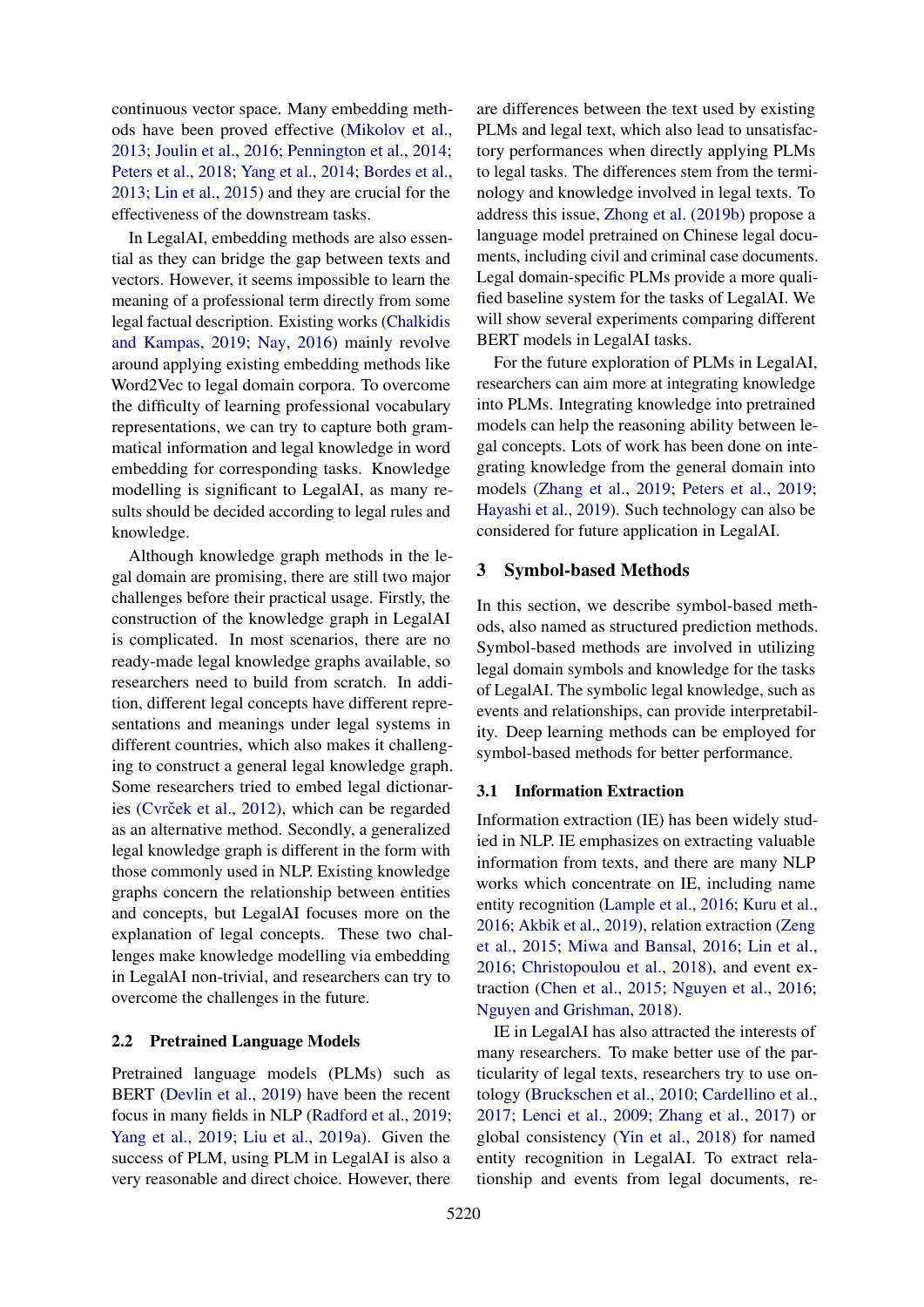searchers attempt to apply different NLP technologies, including hand-crafted rules [\(Bartolini et al.,](#page-8-6) [2004;](#page-8-6) [Truyens and Eecke,](#page-12-11) [2014\)](#page-12-11), CRF [\(Vacek and](#page-12-12) [Schilder,](#page-12-12) [2017\)](#page-12-12), joint models like SVM, CNN, GRU [\(Vacek et al.,](#page-12-13) [2019\)](#page-12-13), or scale-free identifier network [\(Yan et al.,](#page-12-14) [2017\)](#page-12-14) for promising results.

Existing works have made lots of efforts to improve the effect of IE, but we need to pay more attention to the benefits of the extracted information. The extracted symbols have a legal basis and can provide interpretability to legal applications, so we cannot just aim at the performance of methods. Here, we show two examples of utilizing the extracted symbols for interpretability of LegalAI:

Relation Extraction and Inheritance Dispute. Inheritance dispute is a type of cases in Civil Law that focuses on the distribution of inheritance rights. Therefore, identifying the relationship between the parties is vital, as those who have the closest relationship with the deceased can get more assets. Towards this goal, relation extraction in inheritance dispute cases can provide the reason for judgment results and improve performance.

Event Timeline Extraction and Judgment Prediction of Criminal Case. In criminal cases, multiple parties are often involved in group crimes. To decide who should be primarily responsible for the crime, we need to determine what everyone has done throughout the case, and the order of these events is also essential. For example, in the case of crowd fighting, the person who fights first should bear the primary responsibility. As a result, a qualified event timeline extraction model is required for judgment prediction of criminal cases.

In future research, we need to concern more about applying extracted information to the tasks of LegalAI. The utilization of such information depends on the requirements of specific tasks, and the information can provide more interpretability.

#### 3.2 Legal Element Extraction

In addition to those common symbols in general NLP, LegalAI also has its exclusive symbols, named legal elements. The extraction of legal elements focuses on extracting crucial elements like whether someone is killed or something is stolen. These elements are called constitutive elements of crime, and we can directly convict offenders based on the results of these elements. Utilizing these elements can not only bring intermediate supervision information to the judgment prediction task

but also make the prediction results of the model more interpretable.

| <b>Fact Description:</b> One day, Bob used a fake reason for<br>marriage decoration to borrow RMB 2k from Alice. After<br>arrested, Bob has paid the money back to Alice. |  |  |  |  |  |
|---------------------------------------------------------------------------------------------------------------------------------------------------------------------------|--|--|--|--|--|
| Whether did Bob sell something?<br>$\times$                                                                                                                               |  |  |  |  |  |
| Whether did Bob make a fictional fact?                                                                                                                                    |  |  |  |  |  |
| Whether did Bob illegally possess the property of<br>others?                                                                                                              |  |  |  |  |  |
| Judgment Results: Fraud.                                                                                                                                                  |  |  |  |  |  |

Table 1: An example of element detection from [Zhong](#page-12-15) [et al.](#page-12-15) [\(2020\)](#page-12-15). From this example, we can see that the extracted elements can decide the judgment results. It shows that elements are useful for downstream tasks.

Towards a more in-depth analysis of elementbased symbols, [Shu et al.](#page-11-12) [\(2019\)](#page-11-12) propose a dataset for extracting elements from three different kinds of cases, including divorce dispute, labor dispute, and loan dispute. The dataset requires us to detect whether the related elements are satisfied or not, and formalize the task as a multi-label classification problem. To show the performance of existing methods on element extraction, we have conducted experiments on the dataset, and the results can be found in Table [2.](#page-3-0)

<span id="page-3-0"></span>

|                |      | Divorce |      | Labor | Loan |      |
|----------------|------|---------|------|-------|------|------|
| Model          | MiF  | MaF     | MiF  | MaF   | MiF  | MaF  |
| <b>TextCNN</b> | 78.7 | 65.9    | 76.4 | 54.4  | 80.3 | 60.6 |
| <b>DPCNN</b>   | 81.3 | 64.0    | 79.8 | 47.4  | 81.4 | 42.5 |
| <b>LSTM</b>    | 80.6 | 67.3    | 81.0 | 52.9  | 80.4 | 53.1 |
| <b>BiDAF</b>   | 83.1 | 68.7    | 81.5 | 59.4  | 80.5 | 63.1 |
| <b>BERT</b>    | 83.3 | 69.6    | 76.8 | 43.7  | 78.6 | 39.5 |
| <b>BERT-MS</b> | 84.9 | 72.7    | 79.7 | 54.5  | 81.9 | 64.1 |

Table 2: Experimental results on extracting elements. Here MiF and MaF denotes micro-F1 and macro-F1.

We have implemented several classical encoding models in NLP for element extraction, including TextCNN [\(Kim,](#page-10-12) [2014\)](#page-10-12), DPCNN [\(John](#page-9-15)[son and Zhang,](#page-9-15) [2017\)](#page-9-15), LSTM [\(Hochreiter and](#page-9-16) [Schmidhuber,](#page-9-16) [1997\)](#page-9-16), BiDAF [\(Seo et al.,](#page-11-13) [2016\)](#page-11-13), and BERT [\(Devlin et al.,](#page-9-10) [2019\)](#page-9-10). We have tried two different versions of pretrained parameters of BERT, including the origin parameters (BERT) and the parameters pretrained on Chinese legal documents (BERT-MS) [\(Zhong et al.,](#page-12-6) [2019b\)](#page-12-6). From the results, we can see that the language model pretrained on the general domain performs worse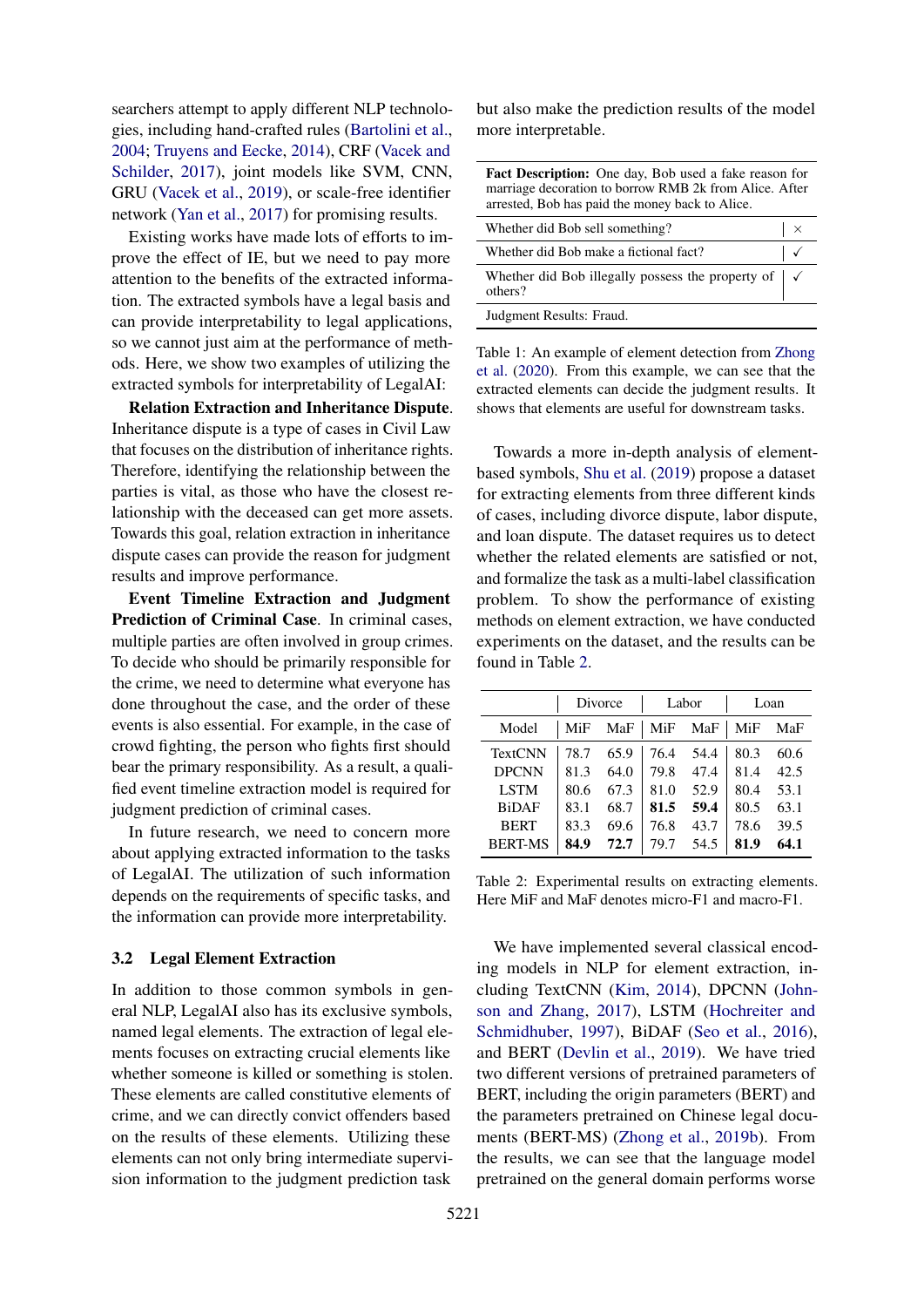than domain-specific PLM, which proves the necessity of PLM in LegalAI. For the following parts of our paper, we will use BERT pretrained on legal documents for better performance.

From the results of element extraction, we can find that existing methods can reach a promising performance on element extraction, but are still not sufficient for corresponding applications. These elements can be regarded as pre-defined legal knowledge and help with downstream tasks. How to improve the performance of element extraction is valuable for further research.

#### 4 Applications of LegalAI

In this section, we will describe several typical applications in LegalAI, including Legal Judgment Prediction, Similar Case Matching and Legal Question Answering. Legal Judgment Prediction and Similar Case Matching can be regarded as the core function of judgment in Civil Law and Common Law system, while Legal Question Answering can provide consultancy for those who are unfamiliar with the legal domain. Therefore, exploring these three tasks can cover most aspects of LegalAI.

#### 4.1 Legal Judgment Prediction

Legal Judgment Prediction (LJP) is one of the most critical tasks in LegalAI, especially in the Civil Law system. In the Civil Law system, the judgment results are decided according to the facts and the statutory articles. One will receive legal sanctions only after he or she has violated the prohibited acts prescribed by law. The task LJP mainly concerns how to predict the judgment results from both the fact description of a case and the contents of the statutory articles in the Civil Law system.

As a result, LJP is an essential and representative task in countries with Civil Law system like France, Germany, Japan, and China. Besides, LJP has drawn lots of attention from both artificial intelligence researchers and legal professionals. In the following parts, we describe the research progress and explore the future direction of LJP.

#### Related Work

LJP has a long history. Early works revolve around analyzing existing legal cases in specific circumstances using mathematical or statistical methods [\(Kort,](#page-10-0) [1957;](#page-10-0) [Ulmer,](#page-12-0) [1963;](#page-12-0) [Nagel,](#page-11-0) [1963;](#page-11-0) [Keown,](#page-10-13) [1980;](#page-10-13) [Segal,](#page-11-1) [1984;](#page-11-1) [Lauderdale and Clark,](#page-10-14) [2012\)](#page-10-14). The combination of mathematical methods and legal rules makes the predicted results interpretable.

Fact Description: One day, the defendant Bob stole cash 8500 yuan and T-shirts, jackets, pants, shoes, hats (identified a total value of 574.2 yuan) in Beijing Lining store.

| <b>Judgment Results</b>                                  |  |  |  |  |  |
|----------------------------------------------------------|--|--|--|--|--|
| Article 264 of Criminal Law.<br><b>Relevant Articles</b> |  |  |  |  |  |
| Applicable Charges   Theft.                              |  |  |  |  |  |
| Term of Penalty<br>6 months.                             |  |  |  |  |  |

Table 3: An example of legal judgment prediction from [Zhong et al.](#page-12-2) [\(2018\)](#page-12-2). In this example, the judgment results include relevant articles, applicable charges and the the term of penalty.

To promote the progress of LJP, [Xiao et al.](#page-12-1) [\(2018\)](#page-12-1) have proposed a large-scale Chinese criminal judgment prediction dataset, C-LJP. The dataset contains over 2.68 million legal documents published by the Chinese government, making C-LJP a qualified benchmark for LJP. C-LJP contains three subtasks, including relevant articles, applicable charges, and the term of penalty. The first two can be formalized as multi-label classification tasks, while the last one is a regression task. Besides, English LJP datasets also exist [\(Chalkidis](#page-9-3) [et al.,](#page-9-3) [2019a\)](#page-9-3), but the size is limited.

With the development of the neural network, many researchers begin to explore LJP using deep learning technology [\(Hu et al.,](#page-9-17) [2018;](#page-9-17) [Wang et al.,](#page-12-16) [2019;](#page-12-16) [Li et al.,](#page-10-15) [2019b;](#page-10-15) [Liu et al.,](#page-10-16) [2019b;](#page-10-16) [Li et al.,](#page-10-17) [2019a;](#page-10-17) [Kang et al.,](#page-10-18) [2019\)](#page-10-18). These works can be divided into two primary directions. The first one is to use more novel models to improve performance. [Chen et al.](#page-9-4) [\(2019\)](#page-9-4) use the gating mechanism to enhance the performance of predicting the term of penalty. [Pan et al.](#page-11-14) [\(2019\)](#page-11-14) propose multi-scale attention to handle the cases with multiple defendants. Besides, other researchers explore how to utilize legal knowledge or the properties of LJP. [Luo et al.](#page-10-2) [\(2017\)](#page-10-2) use the attention mechanism between facts and law articles to help the prediction of applicable charges. [Zhong et al.](#page-12-2) [\(2018\)](#page-12-2) present a topological graph to utilize the relationship between different tasks of LJP. Besides, [Hu et al.](#page-9-17) [\(2018\)](#page-9-17) incorporate ten discriminative legal attributes to help predict low-frequency charges.

#### Experiments and Analysis

To better understand recent advances in LJP, we have conducted a series of experiments on C-LJP. Firstly, we implement several classical text classification models, including TextCNN [\(Kim,](#page-10-12) [2014\)](#page-10-12), DPCNN [\(Johnson and Zhang,](#page-9-15) [2017\)](#page-9-15),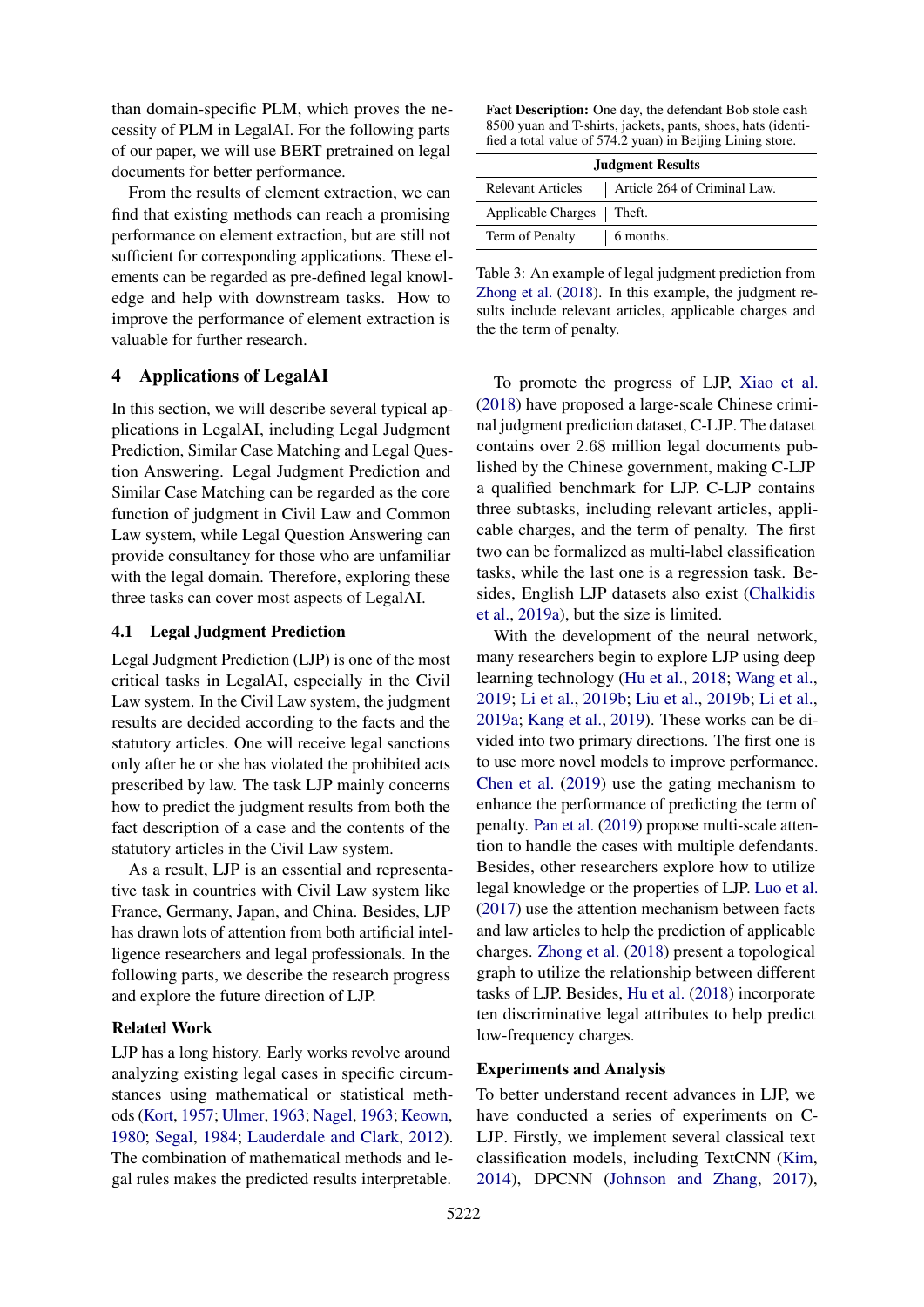<span id="page-5-0"></span>

|                                                       | Dev                          |                              |                              |                              | Test                             |                                          |                                          |                              |                              |                                  |
|-------------------------------------------------------|------------------------------|------------------------------|------------------------------|------------------------------|----------------------------------|------------------------------------------|------------------------------------------|------------------------------|------------------------------|----------------------------------|
| Task                                                  |                              | Charge                       |                              | Article                      | Term                             |                                          | Charge                                   |                              | Article                      | Term                             |
| <b>Metrics</b>                                        | MiF                          | MaF                          | MiF                          | MaF                          | Dis                              | MiF                                      | MaF                                      | MiF                          | MaF                          | Dis                              |
| TextCNN<br><b>DPCNN</b><br><b>LSTM</b><br><b>BERT</b> | 93.8<br>94.7<br>94.7<br>94.5 | 74.6<br>72.2<br>71.2<br>66.3 | 92.8<br>93.9<br>93.9<br>93.5 | 70.5<br>68.8<br>66.5<br>64.7 | 1.586<br>1.448<br>1.456<br>1.421 | 93.9<br>94.9<br>94.3<br>94.7             | 72.2<br>72.1<br>66.0<br>71.3             | 93.5<br>94.6<br>94.7<br>94.3 | 67.0<br>69.4<br>70.7<br>66.9 | 1.539<br>1.390<br>1.467<br>1.342 |
| FactLaw<br>TopJudge<br><b>Gating Network</b>          | 79.5<br>94.8                 | 25.4<br>76.3                 | 79.8<br>94.0                 | 24.9<br>69.6                 | 1.721<br>1.438<br>1.604          | 76.9<br>97.6<br>$\overline{\phantom{0}}$ | 35.0<br>76.8<br>$\overline{\phantom{0}}$ | 78.1<br>96.9                 | 30.8<br>70.9                 | 1.683<br>1.335<br>1.553          |

Table 4: Experimental results of judgment prediction on C-LJP. In this table, MiF and MaF denotes micro-F1 and macro-F1, and Dis denotes the log distance between prediction and ground truth.

LSTM [\(Hochreiter and Schmidhuber,](#page-9-16) [1997\)](#page-9-16), and BERT [\(Devlin et al.,](#page-9-10) [2019\)](#page-9-10). For the parameters of BERT, we use the pretrained parameters on Chinese criminal cases [\(Zhong et al.,](#page-12-6) [2019b\)](#page-12-6). Secondly, we implement several models which are specially designed for LJP, including FactLaw [\(Luo et al.,](#page-10-2) [2017\)](#page-10-2), TopJudge [\(Zhong et al.,](#page-12-2) [2018\)](#page-12-2), and Gating Network [\(Chen et al.,](#page-9-4) [2019\)](#page-9-4). The results can be found in Table [4.](#page-5-0)

From the results, we can learn that most models can reach a promising performance in predicting high-frequency charges or articles. However, the models perform not well on low-frequency labels as there is a gap between micro-F1 and macro-F1. [Hu et al.](#page-9-17) [\(2018\)](#page-9-17) have explored few-shot learning for LJP. However, their model requires additional attribute information labelled manually, which is time-consuming and makes it hard to employ the model in other datasets. Besides, we can find that performance of BERT is not satisfactory, as it does not make much improvement from those models with fewer parameters. The main reason is that the length of the legal text is very long, but the maximum length that BERT can handle is 512. According to statistics, the maximum document length is 56, 694, and the length of 15% documents is over 512. Document understanding and reasoning techniques are required for LJP.

Although embedding-based methods can achieve promising performance, we still need to consider combining symbol-based with embedding-based methods in LJP. Take TopJudge as an example, this model formalizes topological order between the tasks in LJP (symbol-based part) and uses TextCNN for encoding the fact description. By combining symbol-based and embedding-based methods, TopJudge has achieved promising results on LJP. Comparing the results

between TextCNN and TopJudge, we can find that just integrating the order of judgments into the model can lead to improvements, which proves the necessity of combining embedding-based and symbol-based methods.

For better LJP performance, some challenges require the future efforts of researchers: (1) Document understanding and reasoning techniques are required to obtain global information from extremely long legal texts. (2) Few-shot learning. Even low-frequency charges should not be ignored as they are part of legal integrity. Therefore, handling in-frequent labels is essential to LJP.  $(3)$  Interpretability. If we want to apply methods to real legal systems, we must understand how they make predictions. However, existing embedding-based methods work as a black box. What factors affected their predictions remain unknown, and this may introduce unfairness and ethical issues like gender bias to the legal systems. Introducing legal symbols and knowledge mentioned before will benefit the interpretability of LJP.

#### 4.2 Similar Case Matching

In those countries with the Common Law system like the United States, Canada, and India, judicial decisions are made according to similar and representative cases in the past. As a result, how to identify the most similar case is the primary concern in the judgment of the Common Law system.

In order to better predict the judgment results in the Common Law system, Similar Case Matching (SCM) has become an essential topic of LegalAI. SCM concentrate on finding pairs of similar cases, and the definition of similarity can be various. SCM requires to model the relationship between cases from the information of different granularity, like fact level, event level and element level. In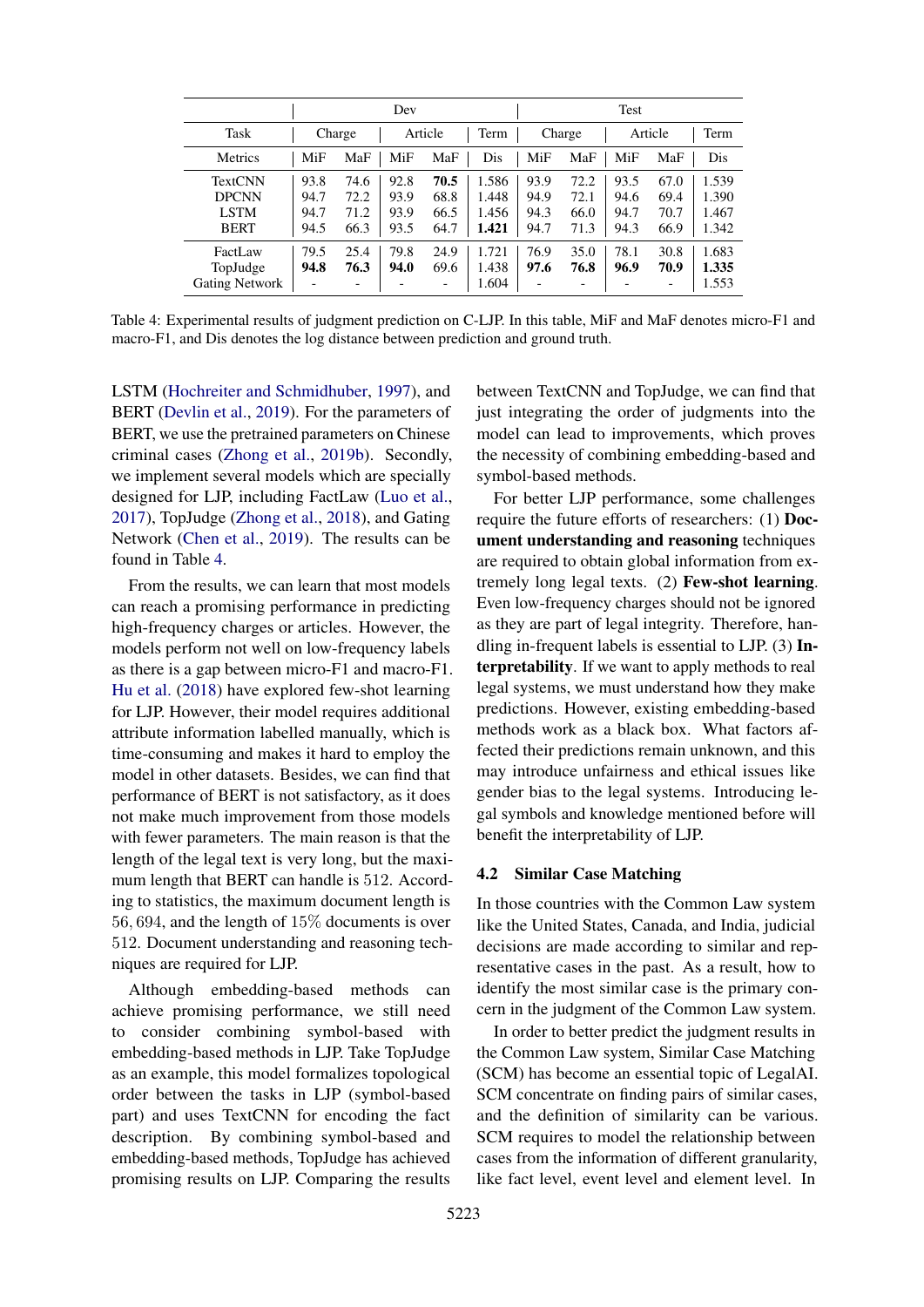other words, SCM is a particular form of semantic matching [\(Xiao et al.,](#page-12-17) [2019\)](#page-12-17), which can benefit the legal information retrieval.

## Related Work

Traditional methods of Information Retrieve (IR) focus on term-level similarities with statistical models, including TF-IDF [\(Salton and Buckley,](#page-11-15) [1988\)](#page-11-15) and BM25 [\(Robertson and Walker,](#page-11-16) [1994\)](#page-11-16), which are widely applied in current search systems. In addition to these term matching methods, other researchers try to utilize meta-information [\(Medin,](#page-10-19) [2000;](#page-10-19) [Gao et al.,](#page-9-18) [2011;](#page-9-18) [Wu et al.,](#page-12-18) [2013\)](#page-12-18) to capture semantic similarity. Many machine learning methods have also been applied for IR like SVD [\(Xu](#page-12-19) [et al.,](#page-12-19) [2010\)](#page-12-19) or factorization [\(Rendle,](#page-11-17) [2010;](#page-11-17) [Kabbur](#page-10-20) [et al.,](#page-10-20) [2013\)](#page-10-20). With the rapid development of deep learning technology and NLP, many researchers apply neural models, including multi-layer perceptron [\(Huang et al.,](#page-9-19) [2013\)](#page-9-19), CNN [\(Shen et al.,](#page-11-18) [2014;](#page-11-18) [Hu et al.,](#page-9-20) [2014;](#page-9-20) [Qiu and Huang,](#page-11-19) [2015\)](#page-11-19), and RNN [\(Palangi et al.,](#page-11-20) [2016\)](#page-11-20) to IR.

There are several LegalIR datasets, including COLIEE [\(Kano et al.,](#page-10-1) [2018\)](#page-10-1), CaseLaw [\(Locke and](#page-10-21) [Zuccon,](#page-10-21) [2018\)](#page-10-21), and CM [\(Xiao et al.,](#page-12-17) [2019\)](#page-12-17). Both COLIEE and CaseLaw are involved in retrieving most relevant articles from a large corpus, while data examples in CM give three legal documents for calculating similarity. These datasets provide benchmarks for the studies of LegalIR. Many researchers focus on building an easy-to-use legal search engine [\(Barmakian,](#page-8-7) [2000;](#page-8-7) [Turtle,](#page-12-20) [1995\)](#page-12-20). They also explore utilizing more information, including citations [\(Monroy et al.,](#page-11-21) [2013;](#page-11-21) [Geist,](#page-9-21) [2009;](#page-9-21) [Raghav et al.,](#page-11-22) [2016\)](#page-11-22) and legal concepts [\(Maxwell](#page-10-22) [and Schafer,](#page-10-22) [2008;](#page-10-22) [Van Opijnen and Santos,](#page-12-21) [2017\)](#page-12-21). Towards the goal of calculating similarity in semantic level, deep learning methods have also been applied to LegalIR. [Tran et al.](#page-11-23) [\(2019\)](#page-11-23) propose a CNN-based model with document and sentence level pooling which achieves the state-of-the-art results on COLIEE, while other researchers explore employing better embedding methods for LegalIR [\(Landthaler et al.,](#page-10-23) [2016;](#page-10-23) [Sugathadasa et al.,](#page-11-24) [2018\)](#page-11-24).

#### Experiments and Analysis

To get a better view of the current progress of LegalIR, we select CM [\(Xiao et al.,](#page-12-17) [2019\)](#page-12-17) for experiments. CM contains 8, 964 triples where each triple contains three legal documents  $(A, B, C)$ . The task designed in CM is to determine whether

 $B$  or  $C$  is more similar to  $A$ . We have implemented four different types of baselines: (1) Term matching methods, TF-IDF [\(Salton and Buckley,](#page-11-15) [1988\)](#page-11-15). (2) Siamese Network with two parametershared encoders, including TextCNN [\(Kim,](#page-10-12) [2014\)](#page-10-12), BiDAF [\(Seo et al.,](#page-11-13) [2016\)](#page-11-13) and BERT [\(Devlin et al.,](#page-9-10) [2019\)](#page-9-10), and a distance function. (3) Semantic matching models in sentence level, ABCNN [\(Yin et al.,](#page-12-22) [2016\)](#page-12-22), and document level, SMASH-RNN [\(Jiang](#page-9-22) [et al.,](#page-9-22) [2019\)](#page-9-22). The results can be found in Table [5.](#page-6-0)

<span id="page-6-0"></span>

| Model                                  | Dev                  | <b>Test</b>          |
|----------------------------------------|----------------------|----------------------|
| TF-IDF                                 | 52.9                 | 53.3                 |
| TextCNN<br><b>BiDAF</b><br><b>BERT</b> | 62.5<br>63.3<br>64.3 | 69.9<br>68.6<br>66.8 |
| <b>ABCNN</b><br><b>SMASH RNN</b>       | 62.7<br>64.2         | 69.9<br>65.8         |

Table 5: Experimental results of SCM. The evaluation metric is accuracy.

From the results, we observe that existing neural models which are capable of capturing semantic information outperform TF-IDF, but the performance is still not enough for SCM. As [Xiao](#page-12-17) [et al.](#page-12-17) [\(2019\)](#page-12-17) state, the main reason is that legal professionals think that elements in this dataset define the similarity of legal cases. Legal professionals will emphasize on whether two cases have similar elements. Only considering term-level and semantic-level similarity is insufficient for the task.

For the further study of SCM, there are two directions which need future effort: (1) Elementalbased representation. Researchers can focus more on symbols of legal documents, as the similarity of legal cases is related to these symbols like elements. (2) Knowledge incorporation. As semantic-level matching is insufficient for SCM, we need to consider about incorporating legal knowledge into models to improve the performance and provide interpretability.

#### 4.3 Legal Question-Answering

Another typical application of LegalAI is Legal Question Answering (LQA) which aims at answering questions in the legal domain. One of the most important parts of legal professionals' work is to provide reliable and high-quality legal consulting services for non-professionals. However, due to the insufficient number of legal professionals, it is often challenging to ensure that non-professionals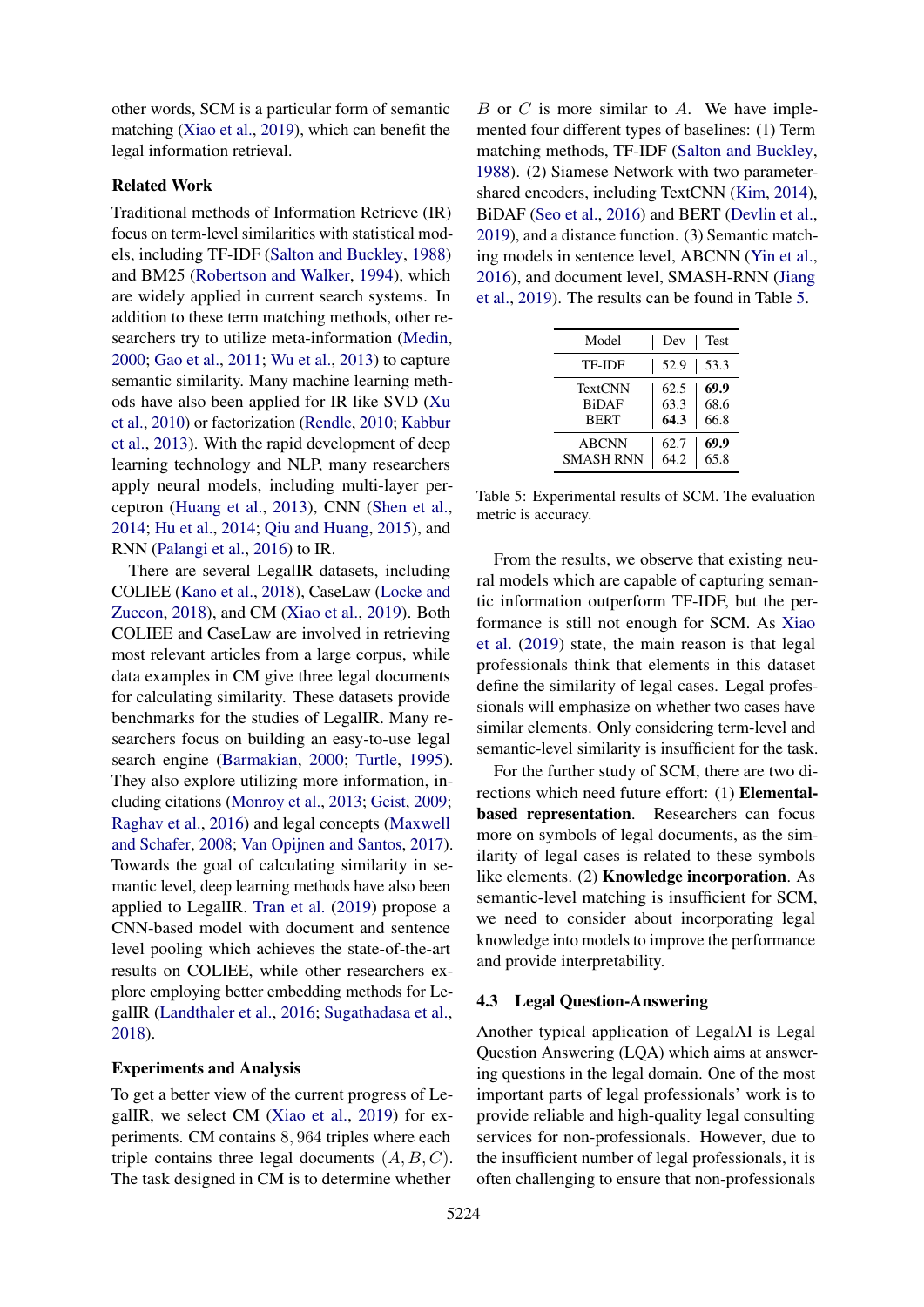<span id="page-7-0"></span>

|                         | KD-Ouestions<br>CA-Questions |      |        | All  |        |      |
|-------------------------|------------------------------|------|--------|------|--------|------|
|                         | Single                       | All  | Single | All  | Single | All  |
| <b>Unskilled Humans</b> | 76.9                         | 71.1 | 62.5   | 58.0 | 70.0   | 64.2 |
| <b>Skilled Humans</b>   | 80.6                         | 77.5 | 86.8   | 84.7 | 84.1   | 81.1 |
| <b>BiDAF</b>            | 36.7                         | 20.6 | 37.2   | 22.2 | 38.3   | 22.0 |
| <b>BERT</b>             | 38.0                         | 21.2 | 38.9   | 23.7 | 39.7   | 22.3 |
| Co-matching             | 35.8                         | 20.2 | 35.8   | 20.3 | 38.1   | 21.2 |
| <b>HAF</b>              | 36.6                         | 21.4 | 42.5   | 19.8 | 42.6   | 21.2 |

Table 6: Experimental results of JEC-QA. The evaluation metrics is accuracy. The performance of unskilled and skilled humans is collected from original paper.

Question: Which crimes did Alice and Bob commit if they transported more than 1.5 million yuan of counterfeit currency from abroad to China?

#### Direct Evidence

P1: Transportation of counterfeit money:  $\cdots$  The defendants are sentenced to three years in prison. P2: Smuggling counterfeit money: The defendants are sentenced to seven years in prison.

#### Extra Evidence

P3: Motivational concurrence: The criminals carry out one behavior but commit several crimes.

P4: For motivational concurrence, the criminals should be convicted according to the more serious crime.

| <b>Comparison:</b> seven years $>$ three years |  |
|------------------------------------------------|--|
| <b>Answer:</b> Smuggling counterfeit money.    |  |

Table 7: An example of LQA from [Zhong et al.](#page-12-23) [\(2019a\)](#page-12-23). In this example, direct evidence and extra evidence are both required for answering the question. The hard reasoning steps prove the difficulty of legal question answering.

can get enough and high-quality consulting services, and LQA is expected to address this issue.

In LQA, the form of questions varies as some questions will emphasize on the explanation of some legal concepts, while others may concern the analysis of specific cases. Besides, questions can also be expressed very differently between professionals and non-professionals, especially when describing domain-specific terms. These problems bring considerable challenges to LQA, and we conduct experiments to demonstrate the difficulties of LQA better in the following parts.

#### Related Work

In LegalAI, there are many datasets of question answering. [Duan et al.](#page-9-1) [\(2019\)](#page-9-1) propose CJRC, a legal reading comprehension dataset with the same format as SQUAD 2.0 [\(Rajpurkar et al.,](#page-11-25) [2018\)](#page-11-25), which includes span extraction, yes/no questions, and unanswerable questions. Besides, COLIEE [\(Kano](#page-10-1)

[et al.,](#page-10-1) [2018\)](#page-10-1) contains about 500 yes/no questions. Moreover, the bar exam is a professional qualification examination for lawyers, so bar exam datasets [\(Fawei et al.,](#page-9-23) [2016;](#page-9-23) [Zhong et al.,](#page-12-23) [2019a\)](#page-12-23) may be quite hard as they require professional legal knowledge and skills.

In addition to these datasets, researchers have also worked on lots of methods on LQA. The rulebased systems [\(Buscaldi et al.,](#page-9-24) [2010;](#page-9-24) [Kim et al.,](#page-10-24) [2013;](#page-10-24) [Kim and Goebel,](#page-10-3) [2017\)](#page-10-3) are prevalent in early research. In order to reach better performance, researchers utilize more information like the explanation of concepts [\(Taniguchi and Kano,](#page-11-3) [2016;](#page-11-3) [Fawei et al.,](#page-9-25) [2015\)](#page-9-25) or formalize relevant documents as graphs to help reasoning [\(Monroy et al.,](#page-11-2) [2009,](#page-11-2) [2008;](#page-10-25) [Tran et al.,](#page-11-26) [2013\)](#page-11-26). Machine learning and deep learning methods like CRF [\(Bach et al.,](#page-8-8) [2017\)](#page-8-8), SVM [\(Do et al.,](#page-9-26) [2017\)](#page-9-26), and CNN [\(Kim et al.,](#page-10-26) [2015\)](#page-10-26) have also been applied to LQA. However, most existing methods conduct experiments on small datasets, which makes them not necessarily applicable to massive datasets and real scenarios.

#### Experiments and Analysis

We select JEC-QA [\(Zhong et al.,](#page-12-23) [2019a\)](#page-12-23) as the dataset of the experiments, as it is the largest dataset collected from the bar exam, which guarantees its difficulty. JEC-QA contains 28, 641 multiple-choice and multiple-answer questions, together with 79, 433 relevant articles to help to answer the questions. JEC-QA classifies questions into knowledge-driven questions (KD-Questions) and case-analysis questions (CA-Questions) and reports the performances of humans. We implemented several representative question answering models, including BiDAF [\(Seo et al.,](#page-11-13) [2016\)](#page-11-13), BERT [\(Devlin et al.,](#page-9-10) [2019\)](#page-9-10), Co-matching [\(Wang](#page-12-24) [et al.,](#page-12-24) [2018\)](#page-12-24), and HAF [\(Zhu et al.,](#page-12-25) [2018\)](#page-12-25). The experimental results can be found in Table [6.](#page-7-0)

From the experimental results, we can learn the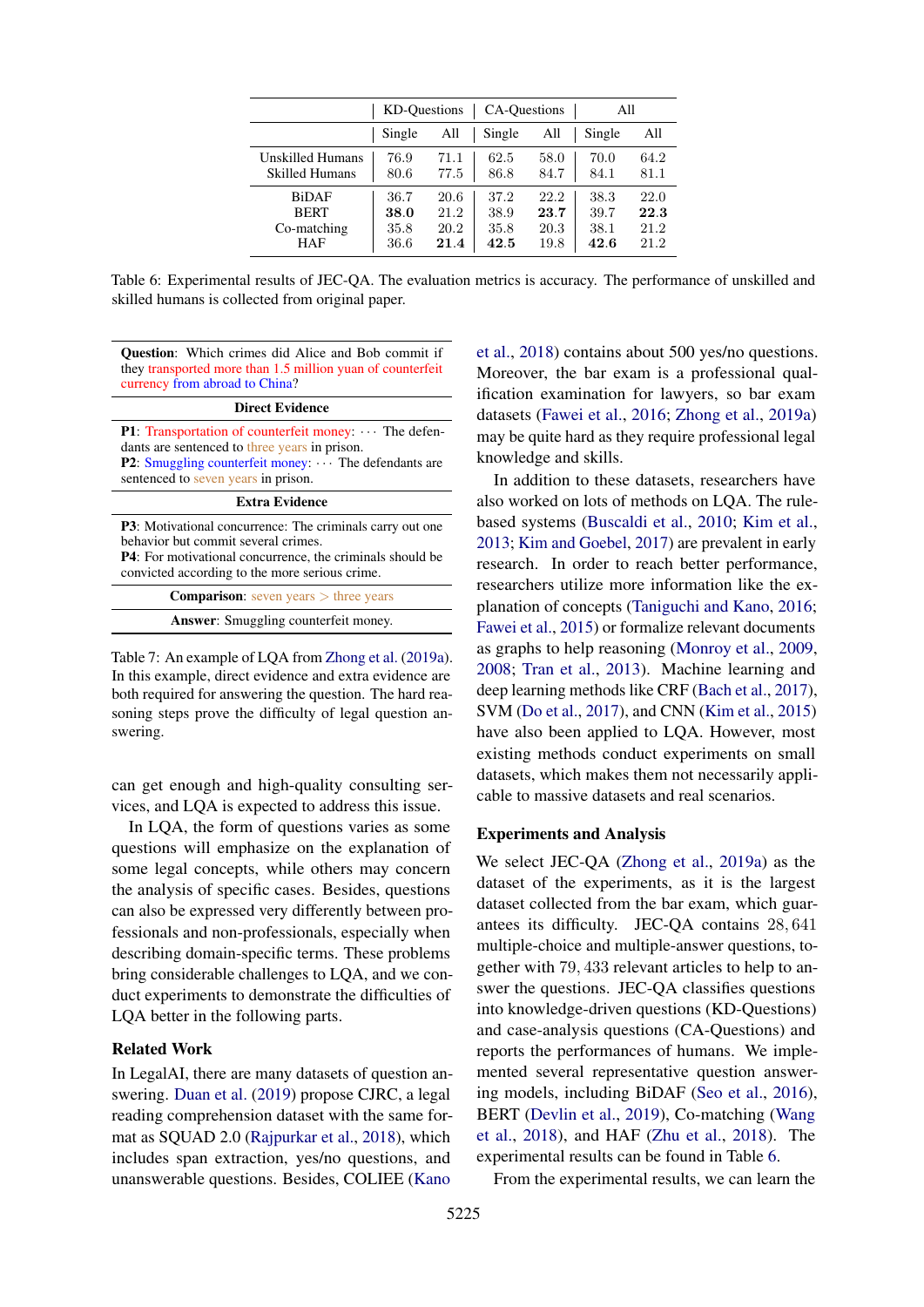models cannot answer the legal questions well compared with their promising results in open-domain question answering and there is still a huge gap between existing models and humans in LQA.

For more qualified LQA methods, there are several significant difficulties to overcome: (1) Legal multi-hop reasoning. As [Zhong et al.](#page-12-23) [\(2019a\)](#page-12-23) state, existing models can perform inference but not multi-hop reasoning. However, legal cases are very complicated, which cannot be handled by singlestep reasoning. (2) Legal concepts understanding. We can find that almost all models are better at case analyzing than knowledge understanding, which proves that knowledge modelling is still challenging for existing methods. How to model legal knowledge to LQA is essential as legal knowledge is the foundation of LQA.

### 5 Conclusion

In this paper, we describe the development status of various LegalAI tasks and discuss what we can do in the future. In addition to these applications and tasks we have mentioned, there are many other tasks in LegalAI like legal text summarization and information extraction from legal contracts. Nevertheless, no matter what kind application is, we can apply embedding-based methods for better performance, together with symbol-based methods for more interpretability.

Besides, the three main challenges of legal tasks remain to be solved. Knowledge modelling, legal reasoning, and interpretability are the foundations on which LegalAI can reliably serve the legal domain. Some existing methods are trying to solve these problems, but there is still a long way for researchers to go.

In the future, for these existing tasks, researchers can focus on solving the three most pressing challenges of LegalAI combining embedding-based and symbol-based methods. For tasks that do not yet have a dataset or the datasets are not large enough, we can try to build a large-scale and highquality dataset or use few-shot or zero-shot methods to solve these problems.

Furthermore, we need to take the ethical issues of LegalAI seriously. Applying the technology of LegalAI directly to the legal system will bring ethical issues like gender bias and racial discrimination. The results given by these methods cannot convince people. To address this issue, we must note that the goal of LegalAI is not replacing the

legal professionals but helping their work. As a result, we should regard the results of the models only as a reference. Otherwise, the legal system will no longer be reliable. For example, professionals can spend more time on complex cases and leave the simple cases for the model. However, for safety, these simple cases must still be reviewed. In general, LegalAI should play as a supporting role to help the legal system.

#### Acknowledgements

This work is supported by the National Key Research and Development Program of China (No. 2018YFC0831900) and the National Natural Science Foundation of China (NSFC No. 61772302, 61532010). Besides, the dataset of element extraction is provided by Gridsum.

#### **References**

- <span id="page-8-5"></span>Alan Akbik, Tanja Bergmann, and Roland Vollgraf. 2019. Pooled contextualized embeddings for named entity recognition. In *Proceedings of NAACL*.
- <span id="page-8-0"></span>Nikolaos Aletras, Dimitrios Tsarapatsanis, Daniel Preotiuc-Pietro, and Vasileios Lampos. 2016. Predicting judicial decisions of the european court of human rights: A natural language processing perspective. *PeerJ Computer Science*, 2.
- <span id="page-8-1"></span>Iosif ANGELIDIS, Ilias CHALKIDIS, and Manolis KOUBARAKIS. 2018. Named entity recognition, linking and generation for greek legislation.
- <span id="page-8-3"></span>Kevin D Ashley. 2017. *Artificial intelligence and legal analytics: new tools for law practice in the digital age*. Cambridge University Press.
- <span id="page-8-8"></span>Ngo Xuan Bach, Tran Ha Ngoc Thien, Tu Minh Phuong, et al. 2017. Question analysis for vietnamese legal question answering. In *Proceedings of KSE*. IEEE.
- <span id="page-8-7"></span>Deanna Barmakian. 2000. Better search engines for law. *Law Libr. J.*, 92.
- <span id="page-8-6"></span>Roberto Bartolini, Alessandro Lenci, Simonetta Montemagni, Vito Pirrelli, and Claudia Soria. 2004. Semantic mark-up of Italian legal texts through NLPbased techniques. In *Proceedings of LREC*.
- <span id="page-8-2"></span>Paheli Bhattacharya, Kaustubh Hiware, Subham Rajgaria, Nilay Pochhi, Kripabandhu Ghosh, and Saptarshi Ghosh. 2019. A comparative study of summarization algorithms applied to legal case judgments. In *Proceedings of ECIR*. Springer.
- <span id="page-8-4"></span>Antoine Bordes, Nicolas Usunier, Alberto Garcia-Duran, Jason Weston, and Oksana Yakhnenko.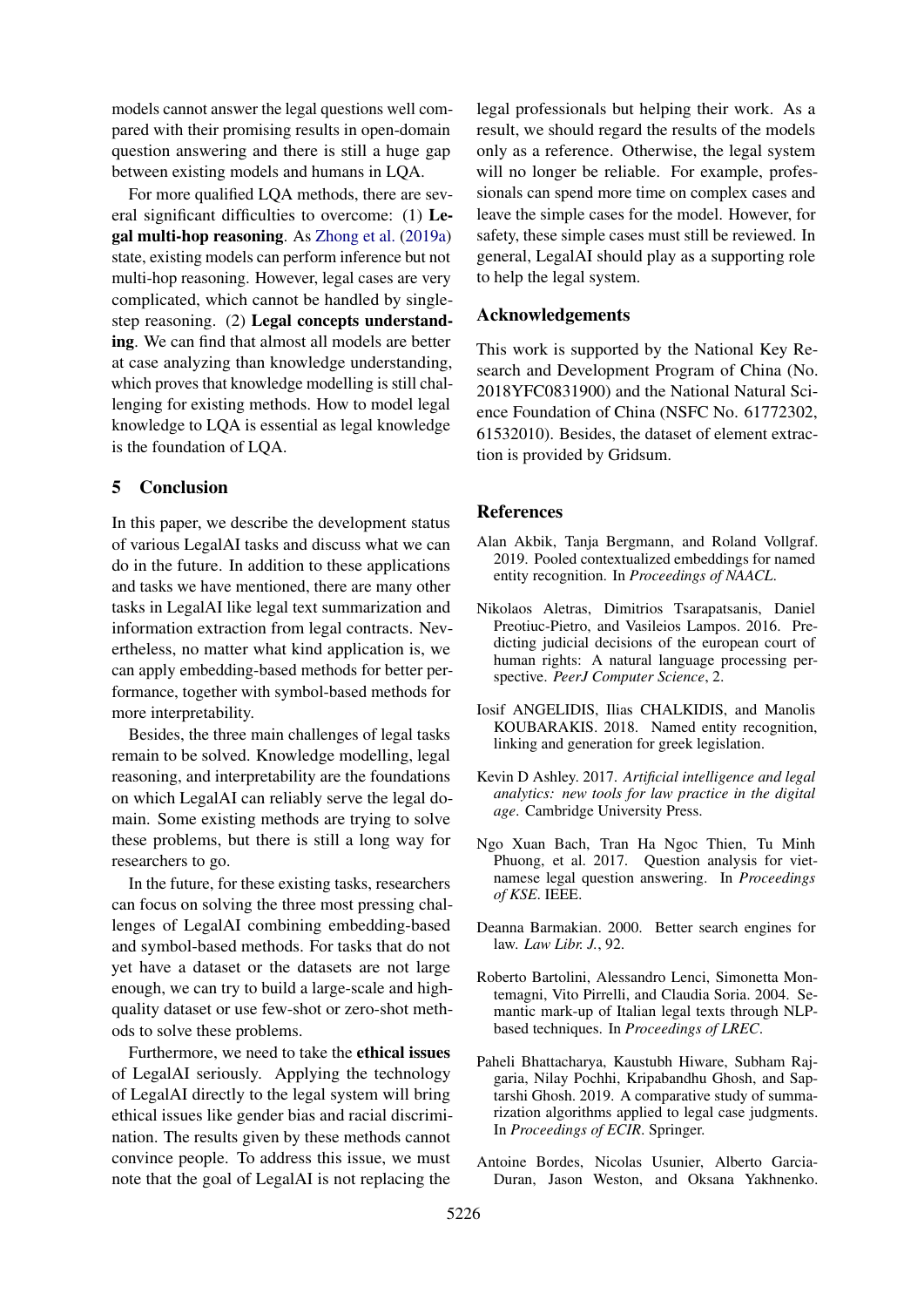2013. Translating embeddings for modeling multirelational data. In *Advances in neural information processing systems*, pages 2787–2795.

- <span id="page-9-14"></span>Mírian Bruckschen, Caio Northfleet, Paulo Bridi, Roger Granada, Renata Vieira, Prasad Rao, and Tomas Sander. 2010. Named entity recognition in the legal domain for ontology population. In *Workshop Programme*, page 16. Citeseer.
- <span id="page-9-24"></span>Davide Buscaldi, Paolo Rosso, José Manuel Gómez-Soriano, and Emilio Sanchis. 2010. Answering questions with an n-gram based passage retrieval engine. *Journal of Intelligent Information Systems*, 34(2):113–134.
- <span id="page-9-5"></span>Cristian Cardellino, Milagro Teruel, Laura Alonso Alemany, and Serena Villata. 2017. Legal NERC with ontologies, Wikipedia and curriculum learning. In *Proceedings of EACL*.
- <span id="page-9-3"></span>Ilias Chalkidis, Ion Androutsopoulos, and Nikolaos Aletras. 2019a. Neural legal judgment prediction in English. In *Proceedings of ACL*.
- <span id="page-9-2"></span>Ilias Chalkidis, Emmanouil Fergadiotis, Prodromos Malakasiotis, and Ion Androutsopoulos. 2019b. Large-scale multi-label text classification on EU legislation. In *Proceedings of ACL*.
- <span id="page-9-7"></span>Ilias Chalkidis and Dimitrios Kampas. 2019. Deep learning in law: early adaptation and legal word embeddings trained on large corpora. *Artificial Intelligence and Law*, 27(2):171–198.
- <span id="page-9-4"></span>Huajie Chen, Deng Cai, Wei Dai, Zehui Dai, and Yadong Ding. 2019. Charge-based prison term prediction with deep gating network. In *Proceedings of EMNLP-IJCNLP*, pages 6363–6368.
- <span id="page-9-13"></span>Yubo Chen, Liheng Xu, Kang Liu, Daojian Zeng, and Jun Zhao. 2015. Event extraction via dynamic multipooling convolutional neural networks. In *Proceedings of ACL*.
- <span id="page-9-12"></span>Fenia Christopoulou, Makoto Miwa, and Sophia Ananiadou. 2018. A walk-based model on entity graphs for relation extraction. In *Proceedings of ACL*, pages 81–88.
- <span id="page-9-9"></span>František Cvrček, Karel Pala, and Pavel Rychlý. 2012. Legal electronic dictionary for Czech. In *Proceedings of LREC*.
- <span id="page-9-10"></span>Jacob Devlin, Ming-Wei Chang, Kenton Lee, and Kristina Toutanova. 2019. BERT: Pre-training of deep bidirectional transformers for language understanding. In *Proceedings of NAACL*.
- <span id="page-9-26"></span>Phong-Khac Do, Huy-Tien Nguyen, Chien-Xuan Tran, Minh-Tien Nguyen, and Minh-Le Nguyen. 2017. Legal question answering using ranking svm and deep convolutional neural network. *arXiv preprint arXiv:1703.05320*.
- <span id="page-9-1"></span>Xingyi Duan, Baoxin Wang, Ziyue Wang, Wentao Ma, Yiming Cui, Dayong Wu, Shijin Wang, Ting Liu, Tianxiang Huo, Zhen Hu, et al. 2019. Cjrc: A reliable human-annotated benchmark dataset for chinese judicial reading comprehension. In *Proceedings of CCL*. Springer.
- <span id="page-9-23"></span>Biralatei Fawei, Adam Wyner, and Jeff Pan. 2016. Passing a USA national bar exam: a first corpus for experimentation. In *Proceedings of LREC*.
- <span id="page-9-25"></span>Biralatei Fawei, Adam Wyner, Jeff Z Pan, and Martin Kollingbaum. 2015. Using legal ontologies with rules for legal textual entailment. In *AI Approaches to the Complexity of Legal Systems*, pages 317–324. Springer.
- <span id="page-9-18"></span>Jianfeng Gao, Kristina Toutanova, and Wen-tau Yih. 2011. Clickthrough-based latent semantic models for web search. In *Proceedings of SIGIR*. ACM.
- <span id="page-9-0"></span>Anne von der Lieth Gardner. 1984. An artificial intelligence approach to legal reasoning.
- <span id="page-9-21"></span>Anton Geist. 2009. Using citation analysis techniques for computer-assisted legal research in continental jurisdictions. *Available at SSRN 1397674*.
- <span id="page-9-6"></span>Ben Hachey and Claire Grover. 2006. Extractive summarisation of legal texts. *Artificial Intelligence and Law*, 14(4):305–345.
- <span id="page-9-11"></span>Hiroaki Hayashi, Zecong Hu, Chenyan Xiong, and Graham Neubig. 2019. Latent relation language models. *arXiv preprint arXiv:1908.07690*.
- <span id="page-9-16"></span>Sepp Hochreiter and Jürgen Schmidhuber. 1997. Long short-term memory. *Neural computation*, 9(8).
- <span id="page-9-20"></span>Baotian Hu, Zhengdong Lu, Hang Li, and Qingcai Chen. 2014. Convolutional neural network architectures for matching natural language sentences. In *Proceedings of NIPS*.
- <span id="page-9-17"></span>Zikun Hu, Xiang Li, Cunchao Tu, Zhiyuan Liu, and Maosong Sun. 2018. Few-shot charge prediction with discriminative legal attributes. In *Proceedings of COLING*.
- <span id="page-9-19"></span>Po-Sen Huang, Xiaodong He, Jianfeng Gao, Li Deng, Alex Acero, and Larry Heck. 2013. Learning deep structured semantic models for web search using clickthrough data. In *Proceedings of CIKM*. ACM.
- <span id="page-9-22"></span>Jyun-Yu Jiang, Mingyang Zhang, Cheng Li, Michael Bendersky, Nadav Golbandi, and Marc Najork. 2019. Semantic text matching for long-form documents. In *Proceedings of WWW*. ACM.
- <span id="page-9-15"></span>Rie Johnson and Tong Zhang. 2017. Deep pyramid convolutional neural networks for text categorization. In *Proceedings of ACL*.
- <span id="page-9-8"></span>Armand Joulin, Edouard Grave, Piotr Bojanowski, Matthijs Douze, Hérve Jégou, and Tomas Mikolov. 2016. Fasttext. zip: Compressing text classification models. *arXiv preprint arXiv:1612.03651*.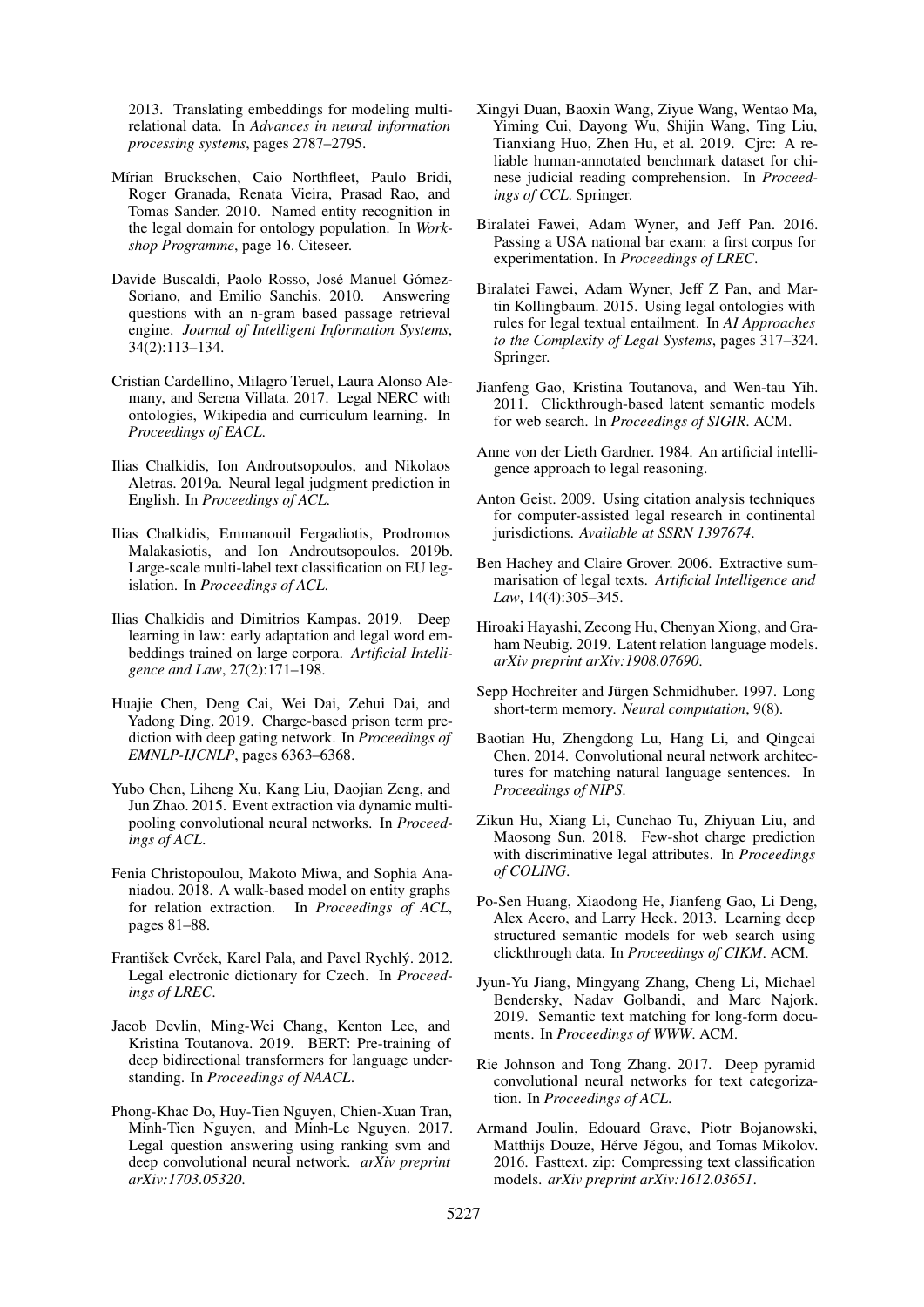- <span id="page-10-20"></span>Santosh Kabbur, Xia Ning, and George Karypis. 2013. Fism: factored item similarity models for top-n recommender systems. In *Proceedings of SIGKDD*. ACM.
- <span id="page-10-18"></span>Liangyi Kang, Jie Liu, Lingqiao Liu, Qinfeng Shi, and Dan Ye. 2019. Creating auxiliary representations from charge definitions for criminal charge prediction. *arXiv preprint arXiv:1911.05202*.
- <span id="page-10-1"></span>Yoshinobu Kano, Mi-Young Kim, Masaharu Yoshioka, Yao Lu, Juliano Rabelo, Naoki Kiyota, Randy Goebel, and Ken Satoh. 2018. Coliee-2018: Evaluation of the competition on legal information extraction and entailment. In *Proceedings of JSAI*, pages 177–192. Springer.
- <span id="page-10-13"></span>R Keown. 1980. Mathematical models for legal prediction. *Computer/LJ*, 2:829.
- <span id="page-10-3"></span>Mi-Young Kim and Randy Goebel. 2017. Two-step cascaded textual entailment for legal bar exam question answering. In *Proceedings of Articial Intelligence and Law*. ACM.
- <span id="page-10-26"></span>Mi-Young Kim, Ying Xu, and Randy Goebel. 2015. A convolutional neural network in legal question answering.
- <span id="page-10-24"></span>Mi-Young Kim, Ying Xu, Randy Goebel, and Ken Satoh. 2013. Answering yes/no questions in legal bar exams. In *Proceedings of JSAI*, pages 199–213. Springer.
- <span id="page-10-12"></span>Yoon Kim. 2014. Convolutional neural networks for sentence classification. In *Proceedings of EMNLP*.
- <span id="page-10-0"></span>Fred Kort. 1957. Predicting supreme court decisions mathematically: A quantitative analysis of the "right to counsel" cases. *American Political Science Review*, 51(1):1–12.
- <span id="page-10-8"></span>Onur Kuru, Ozan Arkan Can, and Deniz Yuret. 2016. CharNER: Character-level named entity recognition. In *Proceedings of COLING*.
- <span id="page-10-7"></span>Guillaume Lample, Miguel Ballesteros, Sandeep Subramanian, Kazuya Kawakami, and Chris Dyer. 2016. Neural architectures for named entity recognition. In *Proceedings of NAACL*.
- <span id="page-10-23"></span>Jörg Landthaler, Bernhard Waltl, Patrick Holl, and Florian Matthes. 2016. Extending full text search for legal document collections using word embeddings. In *JURIX*, pages 73–82.
- <span id="page-10-14"></span>Benjamin E Lauderdale and Tom S Clark. 2012. The supreme court's many median justices. *American Political Science Review*, 106(4):847–866.
- <span id="page-10-11"></span>Alessandro Lenci, Simonetta Montemagni, Vito Pirrelli, and Giulia Venturi. 2009. Ontology learning from italian legal texts. *Law, Ontologies and the Semantic Web*, 188:75–94.
- <span id="page-10-17"></span>Shang Li, Hongli Zhang, Lin Ye, Xiaoding Guo, and Binxing Fang. 2019a. Mann: A multichannel attentive neural network for legal judgment prediction. *IEEE Access*.
- <span id="page-10-15"></span>Yu Li, Tieke He, Ge Yan, Shu Zhang, and Hui Wang. 2019b. Using case facts to predict penalty with deep learning. In *International Conference of Pioneering Computer Scientists, Engineers and Educators*, pages 610–617. Springer.
- <span id="page-10-5"></span>Yankai Lin, Zhiyuan Liu, Maosong Sun, Yang Liu, and Xuan Zhu. 2015. Learning entity and relation embeddings for knowledge graph completion. In *Proceedings of AAAI*.
- <span id="page-10-10"></span>Yankai Lin, Shiqi Shen, Zhiyuan Liu, Huanbo Luan, and Maosong Sun. 2016. Neural relation extraction with selective attention over instances. In *Proceedings of ACL*.
- <span id="page-10-6"></span>Yinhan Liu, Myle Ott, Naman Goyal, Jingfei Du, Mandar Joshi, Danqi Chen, Omer Levy, Mike Lewis, Luke Zettlemoyer, and Veselin Stoyanov. 2019a. Roberta: A robustly optimized bert pretraining approach. *arXiv preprint arXiv:1907.11692*.
- <span id="page-10-16"></span>Zhiyuan Liu, Cunchao Tu, and Maosong Sun. 2019b. Legal cause prediction with inner descriptions and outer hierarchies. In *Proceedings of CCL*, pages 573–586. Springer.
- <span id="page-10-21"></span>Daniel Locke and Guido Zuccon. 2018. A test collection for evaluating legal case law search. In *Proceedings of SIGIR*. ACM.
- <span id="page-10-2"></span>Bingfeng Luo, Yansong Feng, Jianbo Xu, Xiang Zhang, and Dongyan Zhao. 2017. Learning to predict charges for criminal cases with legal basis. In *Proceedings of EMNLP*.
- <span id="page-10-22"></span>K Tamsin Maxwell and Burkhard Schafer. 2008. Concept and context in legal information retrieval. In *Proceedings of JURIX*.
- <span id="page-10-19"></span>Douglas L Medin. 2000. *Psychology of learning and motivation: advances in research and theory*. Elsevier.
- <span id="page-10-4"></span>Tomas Mikolov, Kai Chen, Greg Corrado, and Jeffrey Dean. 2013. Efficient estimation of word representations in vector space. *arXiv preprint arXiv:1301.3781*.
- <span id="page-10-9"></span>Makoto Miwa and Mohit Bansal. 2016. End-to-end relation extraction using lstms on sequences and tree structures. In *Proceedings of ACL*, pages 1105– 1116.
- <span id="page-10-25"></span>Alfredo Monroy, Hiram Calvo, and Alexander Gelbukh. 2008. Using graphs for shallow question answering on legal documents. In *Mexican International Conference on Artificial Intelligence*. Springer.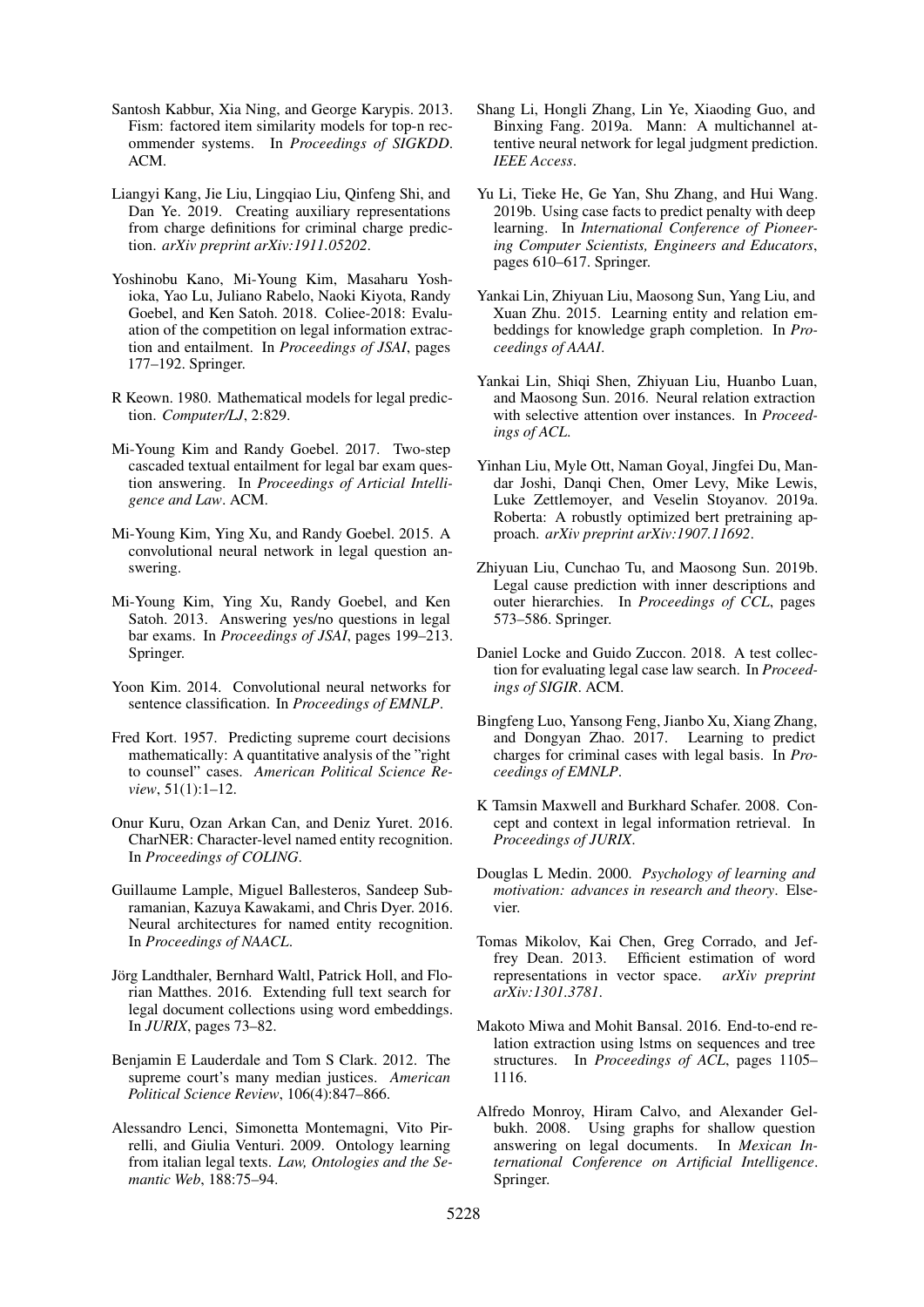- <span id="page-11-2"></span>Alfredo Monroy, Hiram Calvo, and Alexander Gelbukh. 2009. Nlp for shallow question answering of legal documents using graphs. In *Proceedings of CI-CLing*. Springer.
- <span id="page-11-21"></span>Alfredo Lopez Monroy, Hiram Calvo, Alexander Gel- ´ bukh, and Georgina García Pacheco. 2013. Link analysis for representing and retrieving legal information. In *Proceedings of CICLing*, pages 380–393. Springer.
- <span id="page-11-0"></span>Stuart S Nagel. 1963. Applying correlation analysis to case prediction. *Texas Law Review*, 42:1006.
- <span id="page-11-7"></span>John J. Nay. 2016. Gov2Vec: Learning distributed representations of institutions and their legal text. In *Proceedings of the First Workshop on NLP and Computational Social Science*.
- <span id="page-11-10"></span>Thien Huu Nguyen, Kyunghyun Cho, and Ralph Grishman. 2016. Joint event extraction via recurrent neural networks. In *Proceedings of NAACL*.
- <span id="page-11-11"></span>Thien Huu Nguyen and Ralph Grishman. 2018. Graph convolutional networks with argument-aware pooling for event detection. In *Proceedings of AAAI*.
- <span id="page-11-20"></span>Hamid Palangi, Li Deng, Yelong Shen, Jianfeng Gao, Xiaodong He, Jianshu Chen, Xinying Song, and Rabab Ward. 2016. Deep sentence embedding using long short-term memory networks: Analysis and application to information retrieval. *IEEE/ACM Transactions on Audio, Speech and Language Processing (TASLP)*, 24(4).
- <span id="page-11-14"></span>Sicheng Pan, Tun Lu, Ning Gu, Huajuan Zhang, and Chunlin Xu. 2019. Charge prediction for multidefendant cases with multi-scale attention. In *CCF Conference on Computer Supported Cooperative Work and Social Computing*. Springer.
- <span id="page-11-5"></span>Jeffrey Pennington, Richard Socher, and Christopher D. Manning. 2014. Glove: Global vectors for word representation. In *Proceedings of EMNLP*, pages 1532– 1543.
- <span id="page-11-6"></span>Matthew E Peters, Mark Neumann, Mohit Iyyer, Matt Gardner, Christopher Clark, Kenton Lee, and Luke Zettlemoyer. 2018. Deep contextualized word representations. *arXiv preprint arXiv:1802.05365*.
- <span id="page-11-9"></span>Matthew E Peters, Mark Neumann, Robert Logan, Roy Schwartz, Vidur Joshi, Sameer Singh, and Noah A Smith. 2019. Knowledge enhanced contextual word representations. In *Proceedings of EMNLP-IJCNLP*.
- <span id="page-11-19"></span>Xipeng Qiu and Xuanjing Huang. 2015. Convolutional neural tensor network architecture for communitybased question answering. In *Proceedings of IJCAI*.
- <span id="page-11-8"></span>Alec Radford, Jeffrey Wu, Rewon Child, David Luan, Dario Amodei, and Ilya Sutskever. 2019. Language models are unsupervised multitask learners. *OpenAI Blog*, 1(8).
- <span id="page-11-22"></span>K Raghav, P Krishna Reddy, and V Balakista Reddy. 2016. Analyzing the extraction of relevant legal judgments using paragraph-level and citation information. *AI4JCArtificial Intelligence for Justice*, page 30.
- <span id="page-11-25"></span>Pranav Rajpurkar, Robin Jia, and Percy Liang. 2018. Know what you don't know: Unanswerable questions for SQuAD. In *Proceedings of ACL*.
- <span id="page-11-17"></span>Steffen Rendle. 2010. Factorization machines. In *Proceedings of ICDM*. IEEE.
- <span id="page-11-16"></span>Stephen E Robertson and Steve Walker. 1994. Some simple effective approximations to the 2-poisson model for probabilistic weighted retrieval. In *Proceedings of SIGIR*.
- <span id="page-11-15"></span>Gerard Salton and Christopher Buckley. 1988. Termweighting approaches in automatic text retrieval. *Information processing & management*.
- <span id="page-11-1"></span>Jeffrey A Segal. 1984. Predicting supreme court cases probabilistically: The search and seizure cases, 1962-1981. *American Political Science Review*, 78(4):891–900.
- <span id="page-11-13"></span>Minjoon Seo, Aniruddha Kembhavi, Ali Farhadi, and Hannaneh Hajishirzi. 2016. Bidirectional attention flow for machine comprehension. *arXiv preprint arXiv:1611.01603*.
- <span id="page-11-18"></span>Yelong Shen, Xiaodong He, Jianfeng Gao, Li Deng, and Grégoire Mesnil. 2014. A latent semantic model with convolutional-pooling structure for information retrieval. In *Proceedings of CIKM*. ACM.
- <span id="page-11-12"></span>Yi Shu, Yao Zhao, Xianghui Zeng, and Qingli Ma. 2019. Cail2019-fe. Technical report, Gridsum.
- <span id="page-11-24"></span>Keet Sugathadasa, Buddhi Ayesha, Nisansa de Silva, Amal Shehan Perera, Dimuthu Lakmal, and Madhavi Perera. 2018. Legal document retrieval using document vector embeddings and deep learning. In *Proceedings of SAI*. Springer.
- <span id="page-11-4"></span>Harry Surden. 2018. Artificial intelligence and law: An overview. *Ga. St. UL Rev.*
- <span id="page-11-3"></span>Ryosuke Taniguchi and Yoshinobu Kano. 2016. Legal yes/no question answering system using case-role analysis. In *Proceedings of JSAI*, pages 284–298. Springer.
- <span id="page-11-26"></span>Oanh Thi Tran, Bach Xuan Ngo, Minh Le Nguyen, and Akira Shimazu. 2013. Answering legal questions by mining reference information. In *Proceedings of JSAI*. Springer.
- <span id="page-11-23"></span>Vu Tran, Minh Le Nguyen, and Ken Satoh. 2019. Building legal case retrieval systems with lexical matching and summarization using a pre-trained phrase scoring model. In *Proceedings of Artificial Intelligence and Law*. ACM.